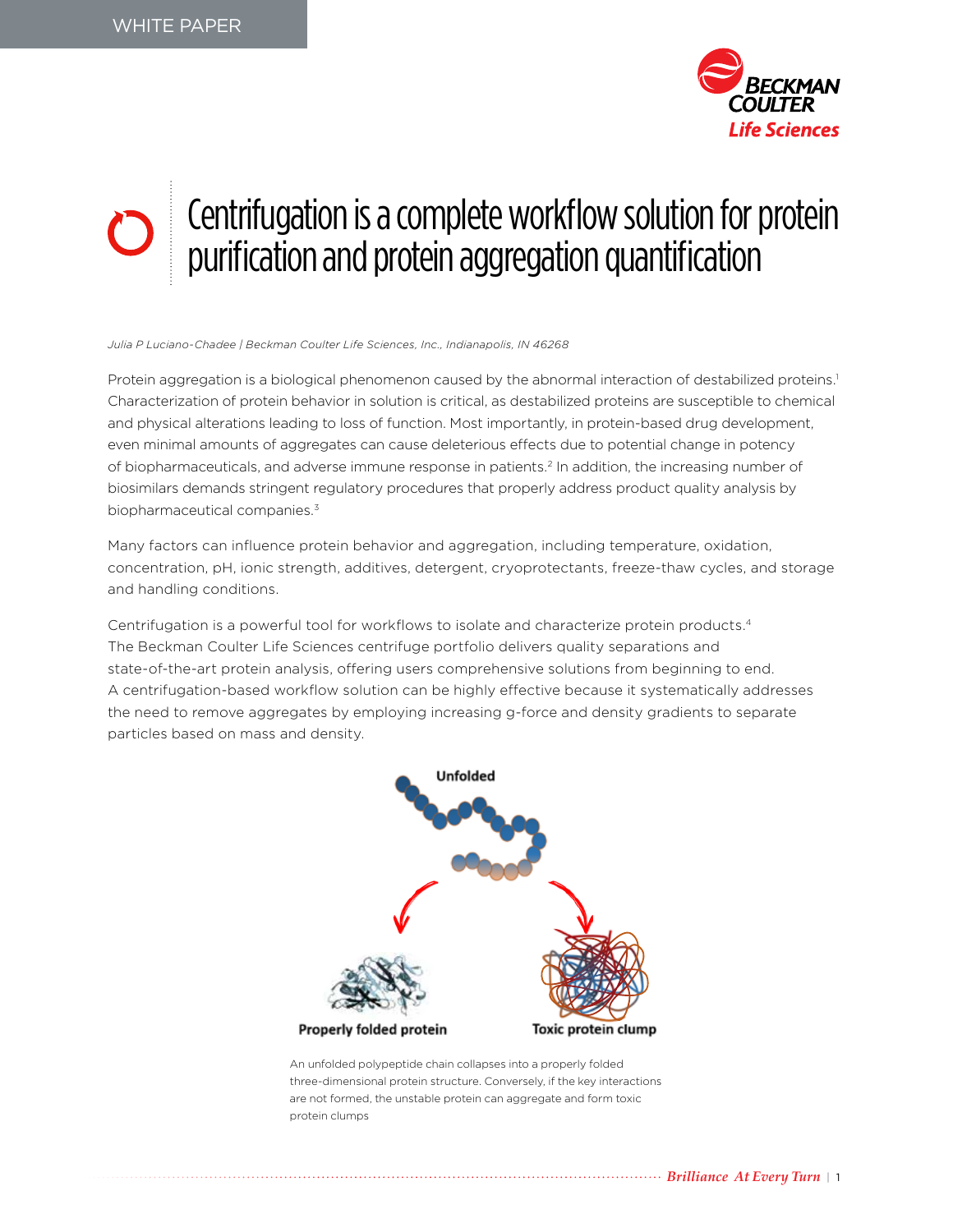## Centrifugation of crude protein mixtures is a required step in the study of protein purification and aggregation

Upstream of the study of protein aggregates is protein purification.<sup>5</sup> Typically, proteins are overexpressed in an organism, like bacteria, yeast, or mammalian cells in culture. Characteristics unique to each protein, such as amino acid composition, size, shape, isoelectric point, and solubility are used to develop unique strategies for isolating the protein of interest. The objective is to isolate the largest amount of a functional protein of interest with the least amount of other contaminants. Centrifugation is an important, and often first step, in any protein purification protocol. The Avanti JXN Series of high-speed centrifuges has an array of rotors available to help with any stage of protein purification. This extensive selection of rotors--with different combinations of volume and g-force--makes the JXN a versatile instrument capable of meeting the needs of a wide array of proteomic projects, and it is amenable to different buffers to promote protein stability. Centrifugal protein purification with a highperformance Avanti JXN series is robust, and it provides users with a highly reproducible technique.



Avanti high-speed centrifuges

#### Ultracentrifugation is a powerful step to separate proteins from aggregates based on size

It is well established that centrifugation is a powerful and generally applicable method for separating a crude mixture of cell components.<sup>4,5</sup> Furthermore, ultracentrifugation combined with density gradient is a major technique for separating and analyzing proteins of interest based on size and mass.<sup>6</sup> During a centrifugal spin under a specific gravitational force, molecules move from the top to the bottom of the solution in a tube. This movement is offset by the density and viscosity of the liquid, or the buoyance force. At equilibrium, the net effect of the gravitational and buoyant forces will lead to accumulation of specific proteins at a specific point in the tube, thereby separating proteins from aggregates with different sedimentation coefficients.<sup>6</sup> Denser aggregated proteins move outward faster than lighter individual protein molecules.

Continuous rate-zonal density gradients are formed by first layering a step gradient. In the most common technique, an aliquot of a less dense solution is first pipetted into a centrifuge tube and successively denser solutions are introduced to the bottom of the tube using a long syringe so as to not disturb the previous layer, leaving a sharp interface between the different density layers. An alternative approach layers decreasingly dense solutions gently on top of denser solutions. A continuous gradient can also be generated from a discontinuous gradient by incubating or spinning the solution for a pre-set period of time, or by using a commercial gradient maker. A third method, buoyant density gradient, involves prolonged high speed centrifugation of a molecule at similar solution density, resulting in stringent molecule separation.

In all these techniques, the solution diffuses such that a gradual increase in density is produced from the top to the bottom of the tube.

Subsequent to the gradient formation, a small volume of a solution containing the protein mixture is placed on top of the density gradient. Almost always, when the rotor is spun, proteins move through the gradient and separate according to their sedimentation coefficients, with protein aggregates sedimenting faster than an individual protein product of interest. The time and speed of centrifugation is determined empirically.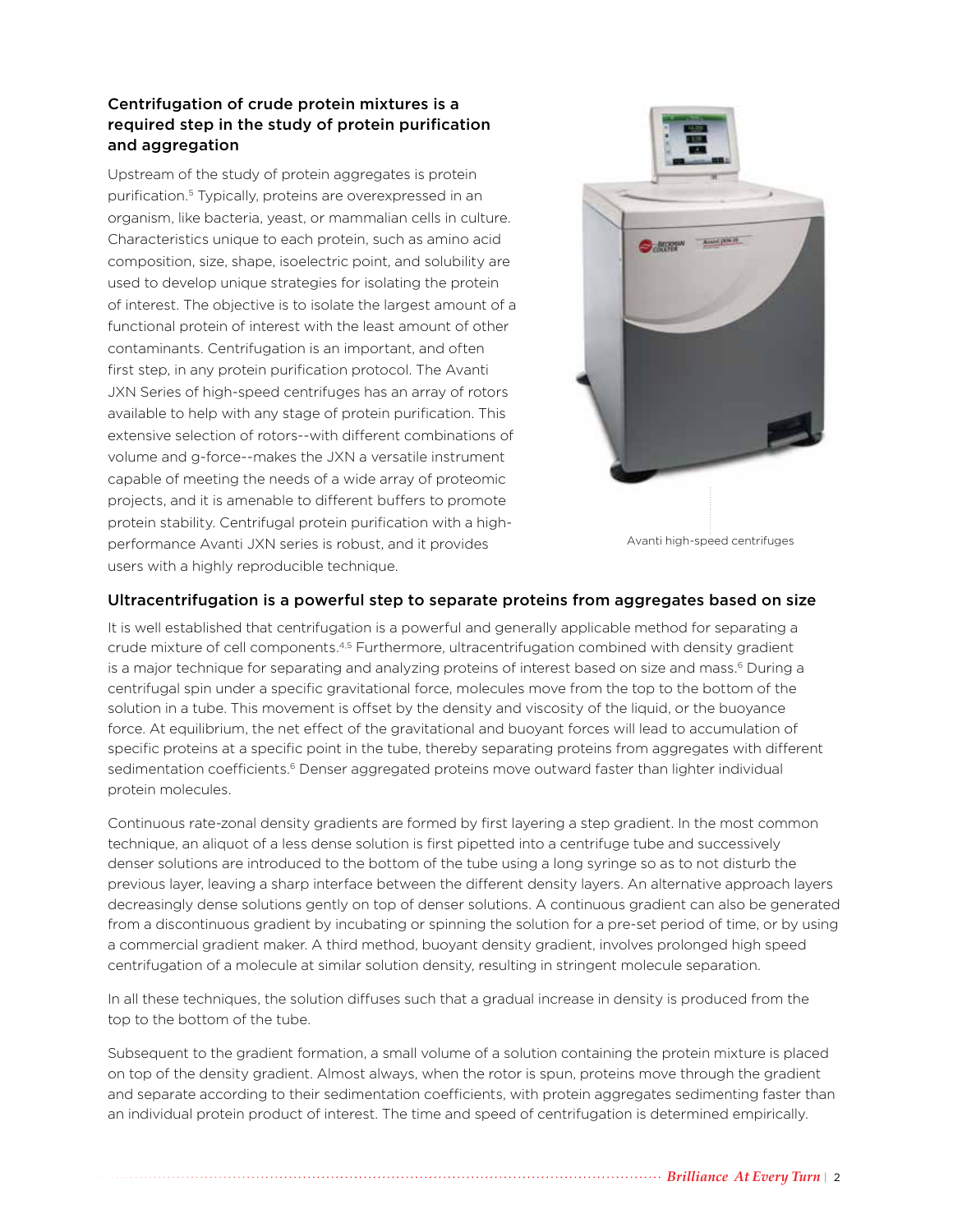After centrifugation, the separated proteins are typically harvested by puncturing a hole at the bottom of the tube and collecting fractions dropwise, or by manually pipetting the fractions from the meniscus. Biochemical or functional assays can be performed to assess the protein content of each fraction.

In addition to protein aggregation separation, purification of protein-ligand complex is often used in the study of protein-based therapeutics. The Optima XPN Ultracentrifuge series includes preparative centrifuges compatible with an array of rotors and consumables suitable for a variety of protocols in the protein purification workflow.

A commonly used technique in protein separation is size exclusion chromatography (SEC).<sup>4</sup> When compared to centrifugation, SEC requires a large dilution factor, protein incompatibilities and undesirable interactions between proteins and resin (matrix effect), and low resolution. Density gradient centrifugation is advantageous because it enables users to adjust parameters for efficient separations governed by the laws of thermodynamics, amendable to all proteins following spin time, speed and gradient condition optimization.7

Oxidative exposure of proteins at the airliquid interface can also result in an increase in aggregation.<sup>1,4,5</sup> High amounts of reducing agent are necessary in buffer solutions for SEC separation, which can add to the cost of an experiment. Furthermore, the typical buffer solution is stored in high-volume media bottles, with increasing air-liquid surface area. Hermetic sealing of the Opti-Seal and Quick-Seal tubes compatible with Beckman Coulter ultracentrifuges minimizes the air-liquid interface, leading to a more stable protein product and reduced aggregation. Moreover, centrifugation circumvents the need to use fusion tags, a common downfall of chromatography-based protein purification techniques,<sup>8</sup> which can drastically impact protein solubility.

## Analytical Ultracentrifugation is a powerful tool for analyzing proteins from aggregates

As discussed above, SEC as a separation tool has major flaws, including significant dilution and matrix effects. Therefore it is not ideal for critical assessment of particle size and aggregation of protein-based products.



Optima XPN-100 Ultracentrifuge



Optima AUC analytical ultracentrifuge

Moreover, it relies on standards to assess molecular weight, which introduces an extra variable that increases the margin of error and potential unreliability of the SEC method.<sup>9</sup>